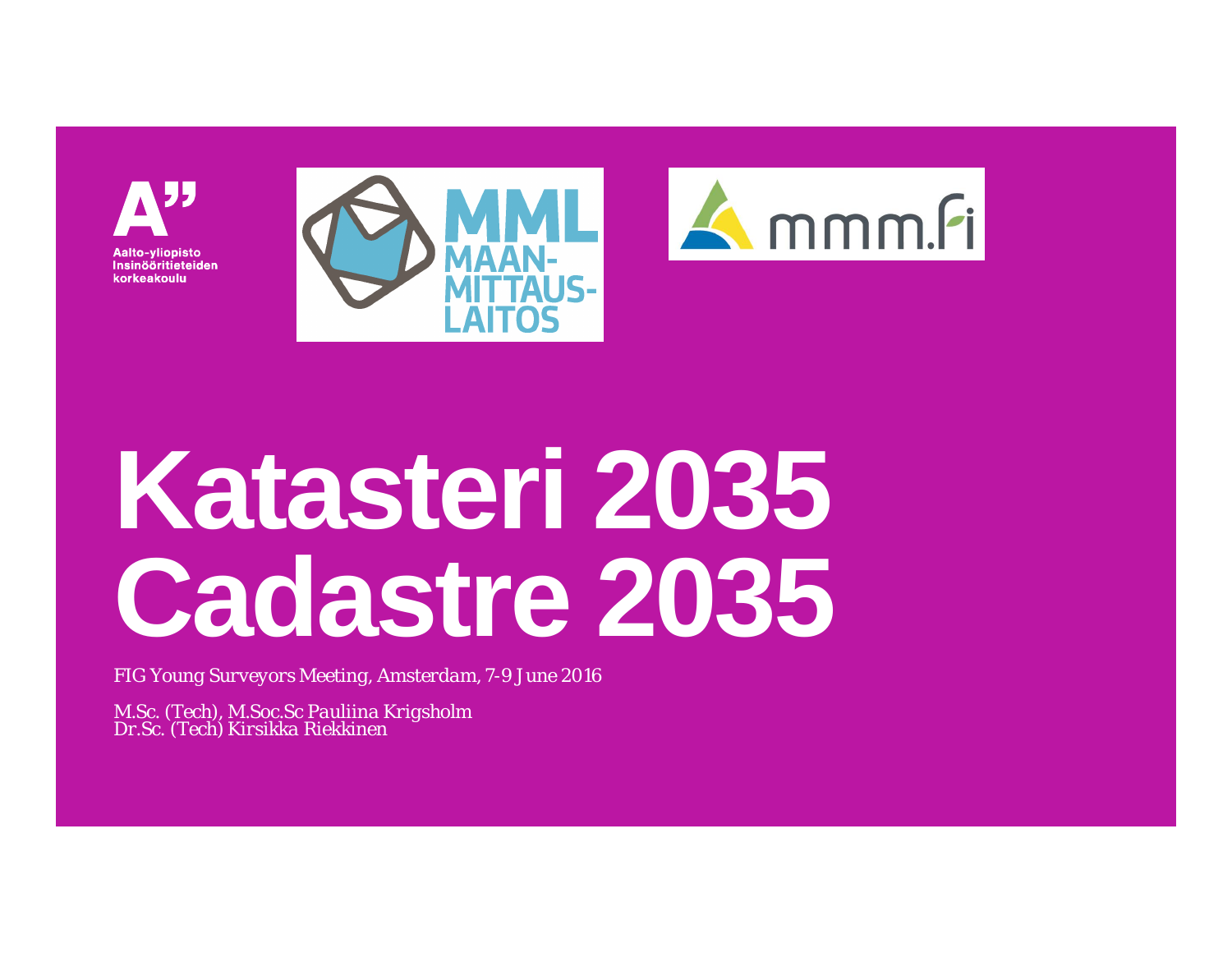### **Cadastre 2035 – the research project**

- **Initiative from the National Land Survey of Finland (NLS)**
- **Funding: NLS, Ministry of Forestry and Agriculture, Aalto Unviersity**
- **Research team: Kirsikka Riekkinen (Aalto University), Pauliina Krigsholm (NLS), various master level students**
- **Schedule: project started in 2015 and ends in 2018 (doctoral dissertation 2019)**

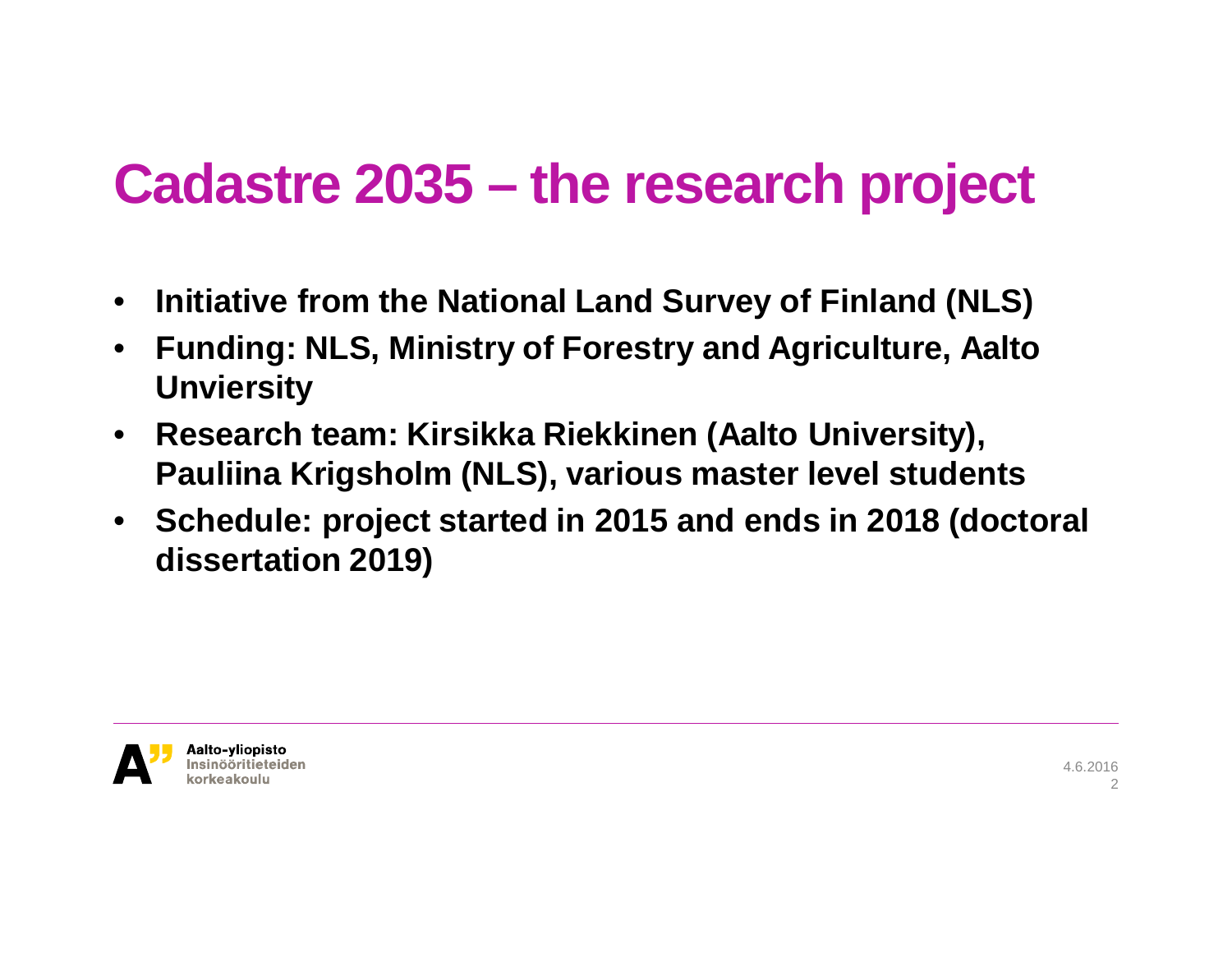# **Goal of the research project**





A1

Aalto-yliopisto Insinööritieteiden korkeakoulu

4.6.2016 3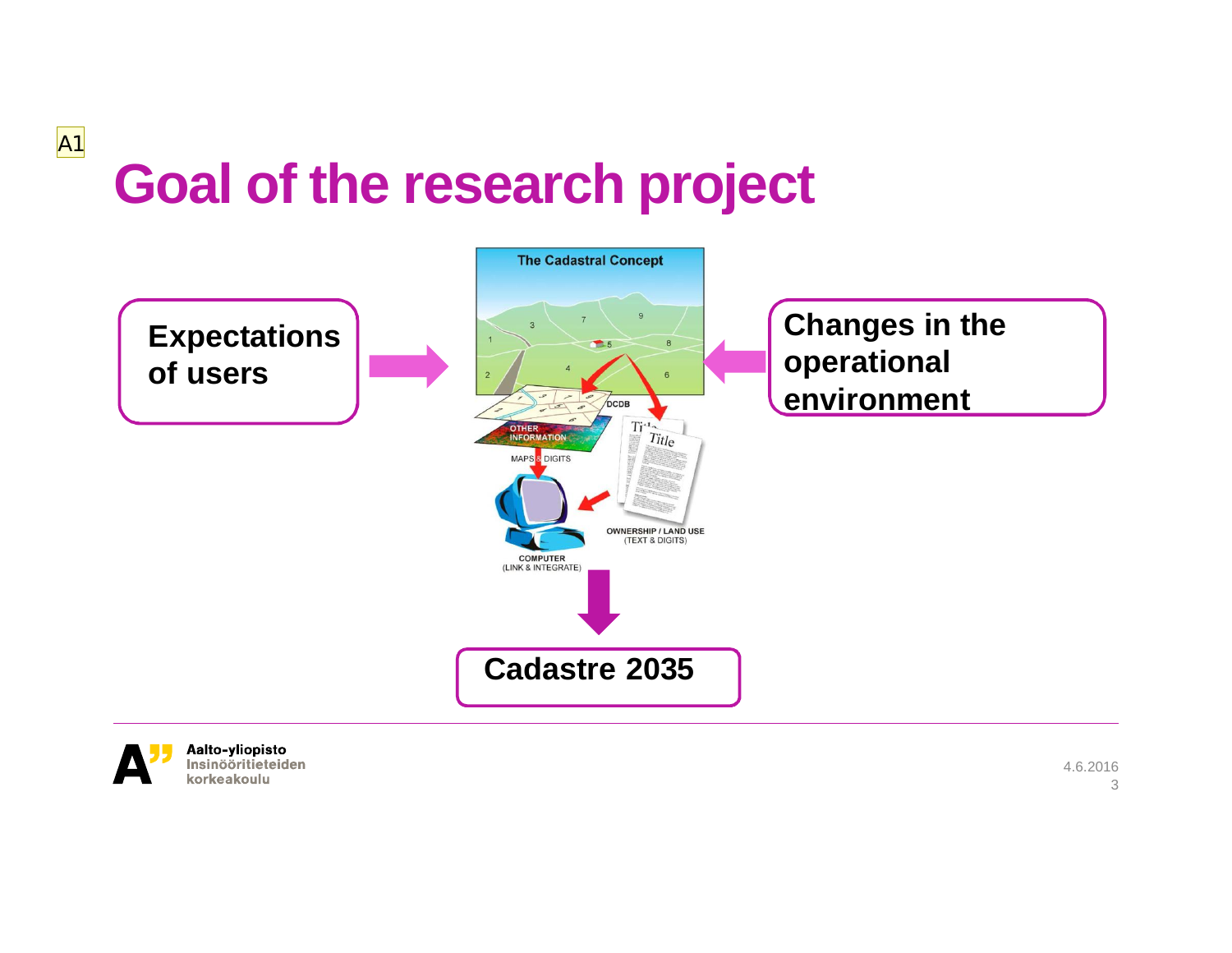**A1** Author; 19.4.2016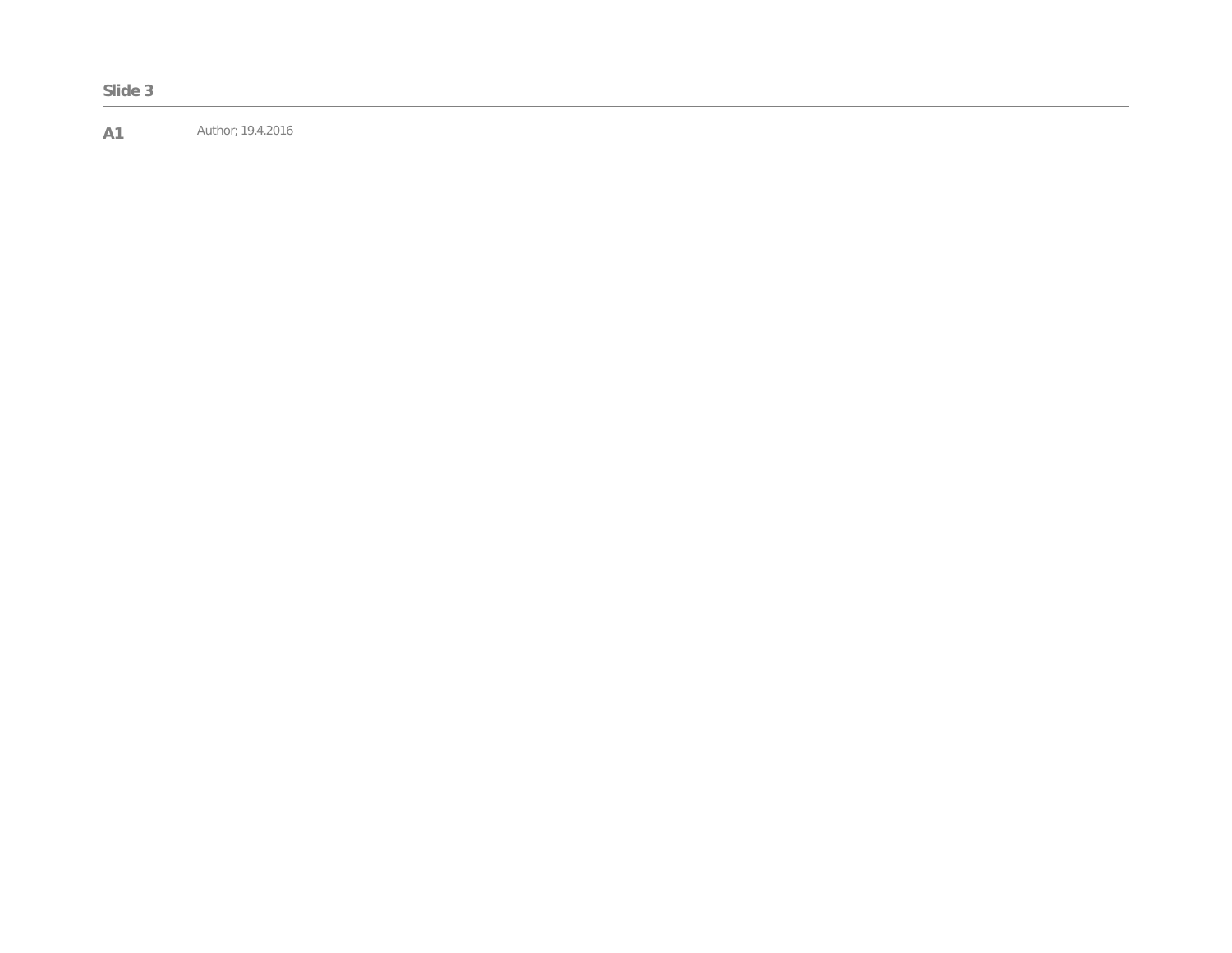#### **The requirements for the cadastre are set by the society:**





Insinööritieteiden

4.6.2016 4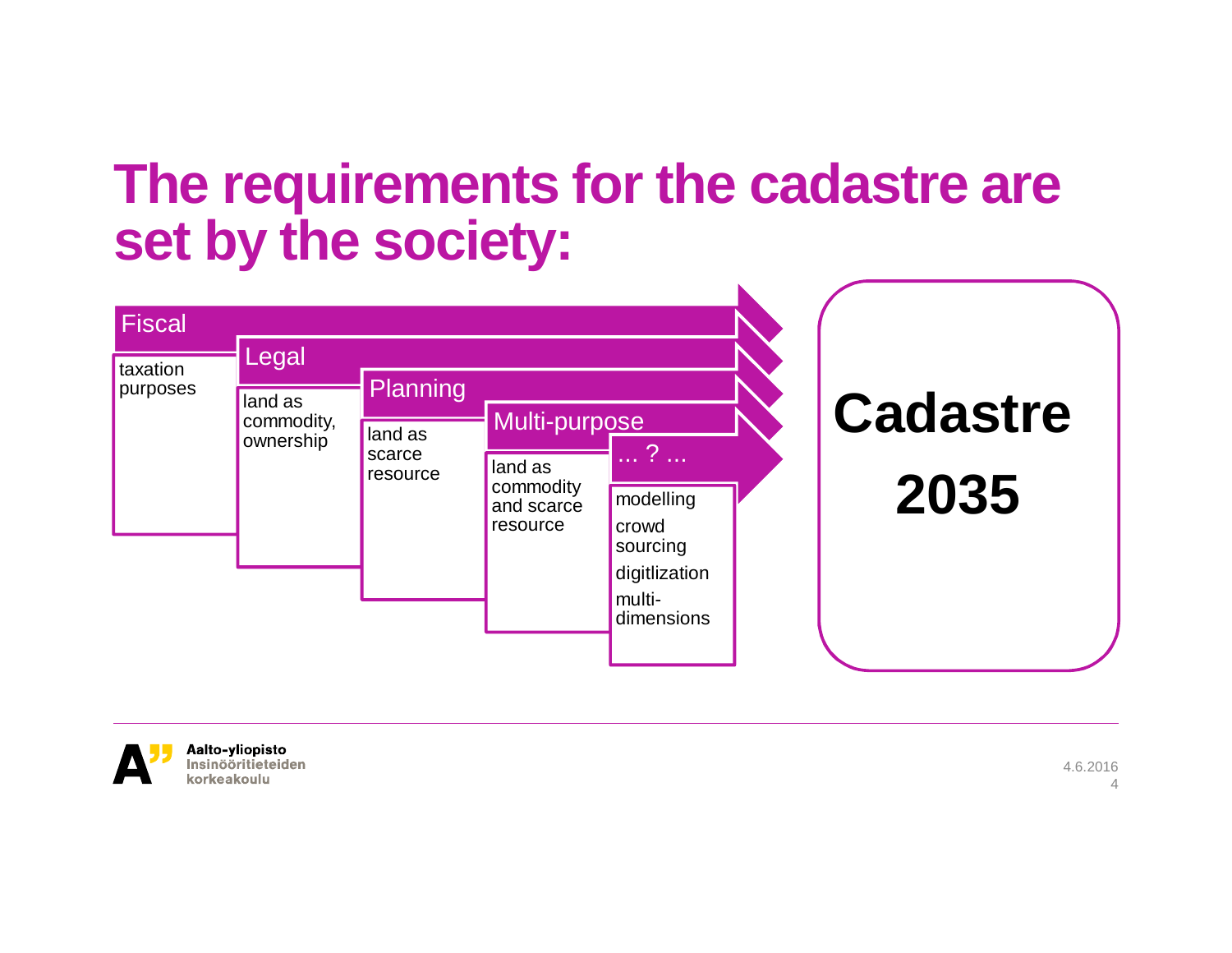## **How do we do it?**

- **Combining future studies with cadastral sciences**
	- -> workshops, Delphoi-questionnaires as methods for material collection
- **Research project consists of several sub-researches:**
	- Effects of the changes in the operational environment of the cadastre
	- Visions of actors operating with the cadastre
	- Scenarios for future cadastre
- **Additionally, several master's theses are made, for example:**
	- Digitalized register for housing companies and individual shares
	- Importance of the cadastre from the point of view of constitutional protection of property
	- Easements in the Finnish cadastre



Aalto-yliopisto Insinööritieteiden korkeakoulu